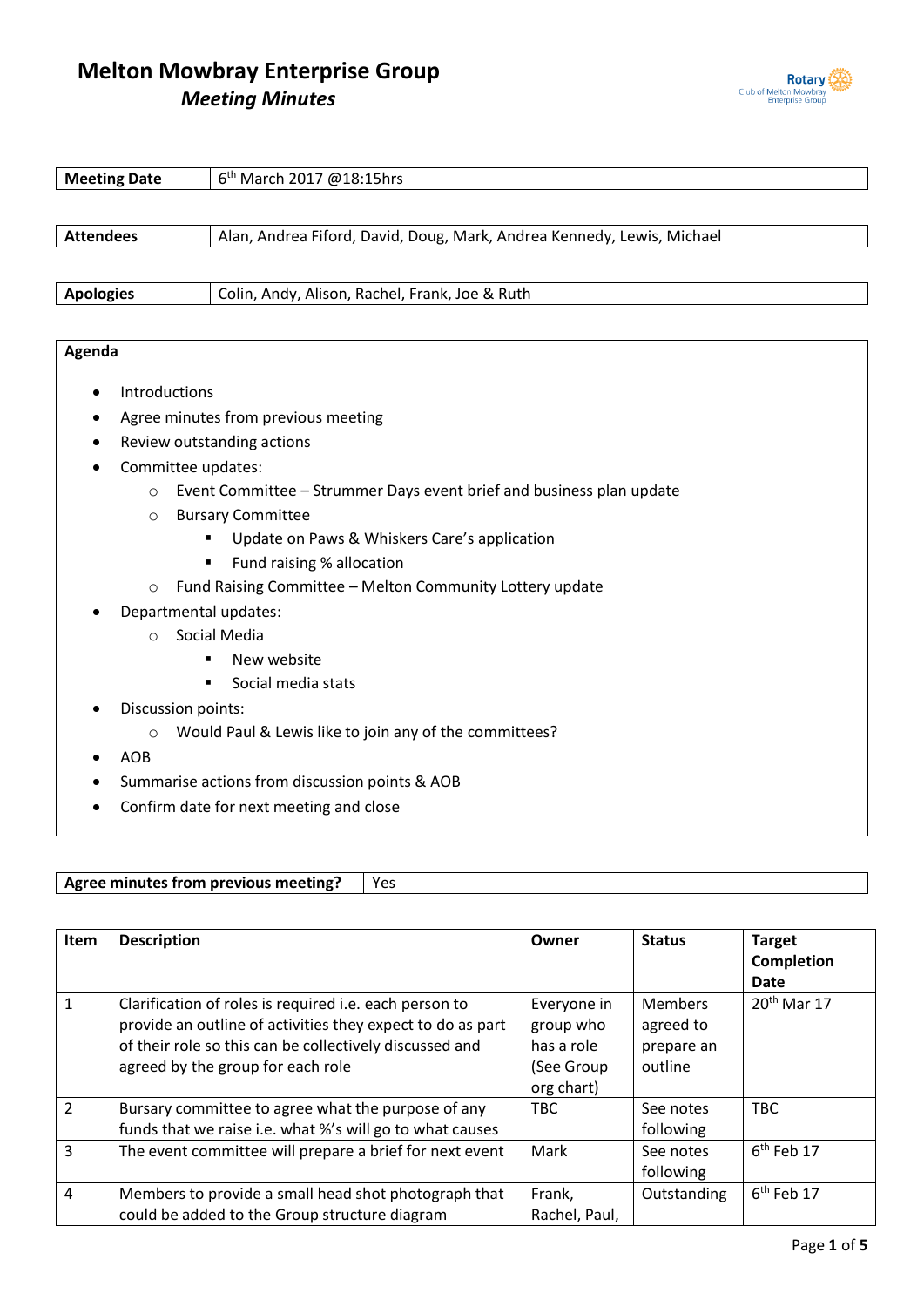

|    |                                                                                                                                       | Lewis, Ruth,<br>Joe           |                                                                          |                           |
|----|---------------------------------------------------------------------------------------------------------------------------------------|-------------------------------|--------------------------------------------------------------------------|---------------------------|
| 5  | Draft submission to be given to Melton Times about our<br>first bursary award                                                         | Doug                          | Not covered                                                              | End Feb/Start of<br>March |
| 6  | Investigate further:<br>Local area co-ordinated bids<br>BID might have some funds - Shelia Court<br>Mark has access to a Grant finder | <b>Bursary</b><br>Committee   | Not covered                                                              | <b>TBC</b>                |
| 7  | Invite Shelagh Core to come along to a future meeting to<br>be a speaker to provide an overview of BID scheme                         | Doug                          | Not covered                                                              | $20th$ Mar 17             |
| 8  | Andy will prepare the business plan for the event and<br>circulate to the group for review                                            | Andy                          | See notes<br>following                                                   | $11th$ Feb 17             |
| 9  | Events committee to reach out Ben to see if we could<br>take on the Burns night event with his help                                   | David to<br>speak with<br>Ben | David would<br>like to sit<br>down and<br>meet with<br>Ben to<br>discuss | 20 <sup>th</sup> Feb 17   |
| 10 | David to chase Ian to see if there is any update with<br>regards to the Melton Community Lottery                                      | David to<br>speak to lan      | See notes<br>following                                                   | 20 <sup>th</sup> Feb 17   |

Potential new member, Andrea Kennedy, gave a brief introduction of herself

#### **Committees**

**Event Committee Update** - *Strummer Days event brief and business plan update*

Planning has stalled but it is intended that the events committee will meet within the next two weeks and agree way forward.

#### **Bursary Committee Update**

*Update on Paws & Whiskers Care's application*

Doug & Andrea Fiford met with Toni last Monday (27<sup>th</sup> Feb 17). It was a good meeting. Ran through the conditions attached to the offer of the bursary. Toni has achieved most of the conditions already and has sent the through the vehicle graphics. Next steps; bursary committee to meet one more time and then liaise with digital deadline. Then officially inform Toni that we have awarded her the bursary.

*Fund raising % allocation*

Side meeting to be arranged to discuss the issue in more detail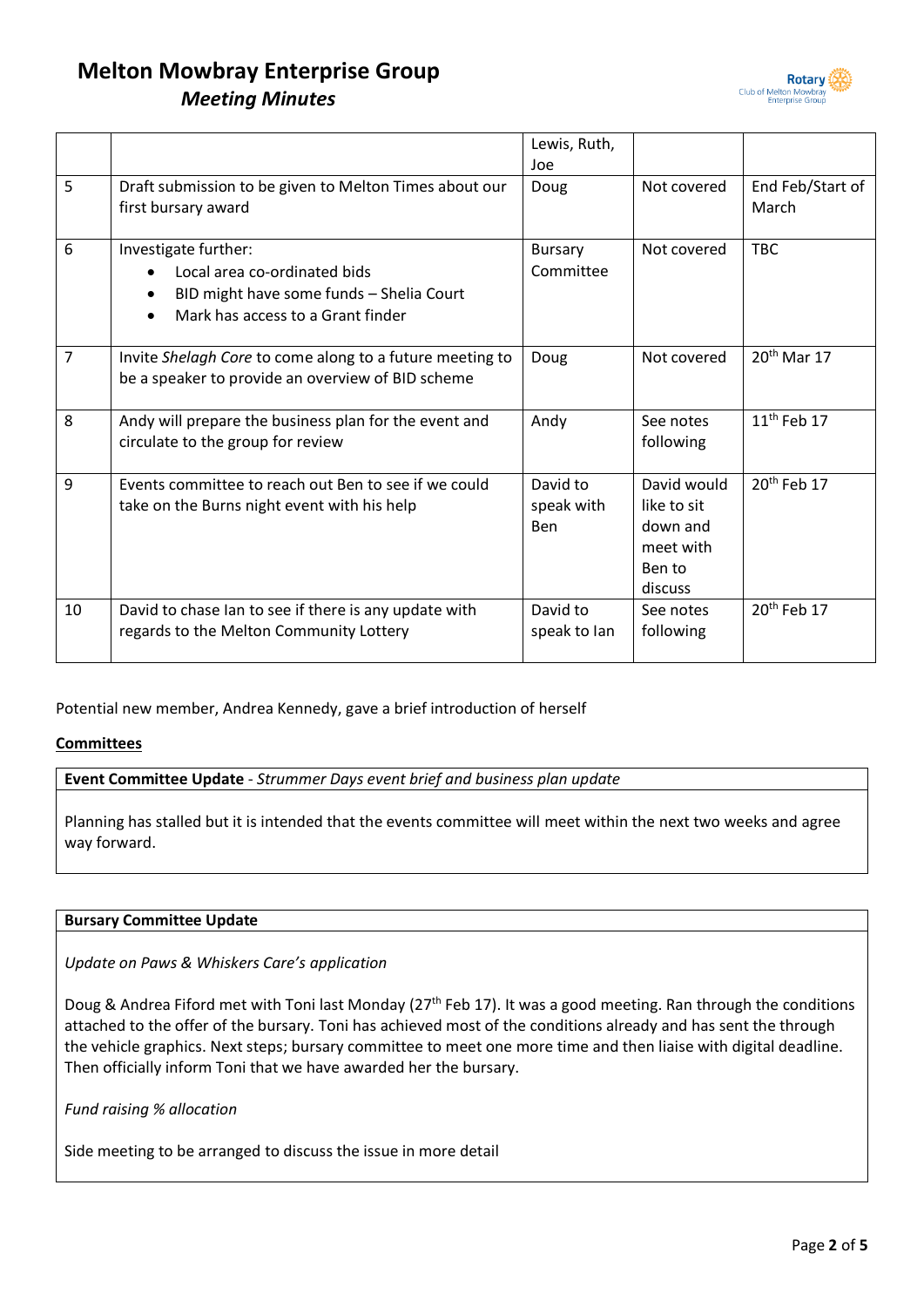

#### **Fund Raising Committee Update -** Melton Community Lottery update

Alan gave a presentation to the main Melton Rotary club on 13<sup>th</sup> Feb and at that meeting it was agreed that the Enterprise club could proceed with its application to the Melton Community Lottery. A couple of clarification points were raised at that meeting.

- 1. If we set up a Community Lottery page for the Enterprise Group, which is a satellite club of the Rotary Club of Melton Mowbray's, using the shared constitution and bank details….will the main Rotary club also be able to set up their own page sometime in the future?
- 2. Can the Community Lottery provide any guidance on how the funds raised are distributed i.e.
	- a. When someone buys a ticket on the main community lottery page, rather than on a specific causes page, who gets the 50% of the ticket sale and who gets the 10%?
	- b. When someone buys a ticket on a specific causes page how is the 10% allocated i.e. is it shared equally amongst the other causes registered with the community lottery or given to some other completely different causes?
	- c. What happens with the other 40% from ticket sales, can a breakdown of how this is distributed be provided?
- 3. Are any paper based sales model(s) being considered for the future or will it remain online sales only?

These points were submitted to the organisers of the Community lottery at Melton Borough Council. On Thursday 23<sup>rd</sup> Andrea Fiford and Alan Matthews met with Freya Griffin and Steve Taylor from Melton Borough Council and they ran us through a presentation that answered the questions above.

Answers

- 1. Yes, there would be no restriction
- 2. See following:
	- a. It goes to good causes selected by the Council
	- b. It doesn't go to the causes on the community lottery website, it goes to other good causes
	- c. The breakdown is as follows:
		- i. 60% to good causes:
			- a) 50% to the selling organization
			- b) 10% to other good causes
			- ii. Remaining 40%:
				- a) 20% on prizes
				- b) 17% to Gatherwell (Company that run all the administration, etc.)
				- c) 3% VAT
- 3. There is no paper based sales model as the online model encourages a subscription based purchasing model

Presentation document from Melton Borough Council:



Melton Community Lottery -Launch to go

A decision now needs to be made as to whether we wait until we have our own bank account before proceeding further with the application. It was decided to ask Kate (Club Treasurer) if we could set up a separate bank account for the Enterprise Group.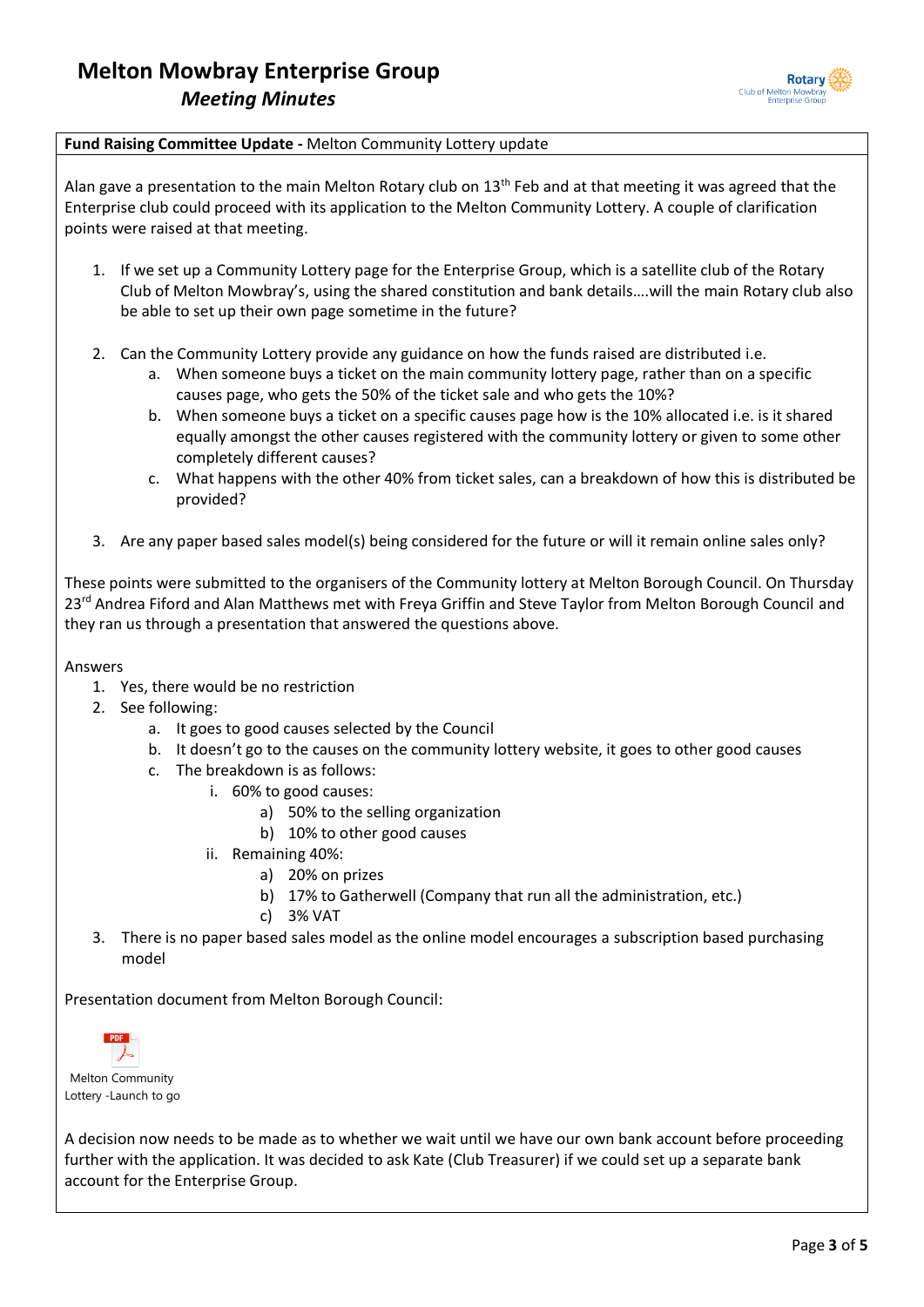

#### **Departments**

| <b>Social Media</b>                                                                                                                                                             |  |  |
|---------------------------------------------------------------------------------------------------------------------------------------------------------------------------------|--|--|
|                                                                                                                                                                                 |  |  |
| New website                                                                                                                                                                     |  |  |
|                                                                                                                                                                                 |  |  |
| Alan asked the group for feedback on the new website and also for people to provide content.                                                                                    |  |  |
|                                                                                                                                                                                 |  |  |
| Social media stats                                                                                                                                                              |  |  |
|                                                                                                                                                                                 |  |  |
| Alan ran through the Social Media update presentation:                                                                                                                          |  |  |
| <b>PDF</b>                                                                                                                                                                      |  |  |
| 06.03.17 - Social                                                                                                                                                               |  |  |
| Media Update for Me                                                                                                                                                             |  |  |
|                                                                                                                                                                                 |  |  |
| Alan also confirmed that he will look to set up a meeting with the people responsible for social media at the 3<br>other Melton Rotary clubs to share ideas and best practises. |  |  |

#### **Membership**

Discussion about growing the club was had and general consensus was had about the need to increase the number of members. Mark and Doug agreed to hold a side meeting to discuss the growth ambitions.

#### **Discussions**

**Discussion 1 -** Would Paul & Lewis like to join any of the committees?

It was decided that it would be best to allow Paul, Andrea and Lewis more time to be accustomed to the workings of the Enterprise Group before they committed to joining any of the committees.

#### **Others**

#### **AOB**

Mark would like to produce a promotional video case study for Rotary that showcases the work we do.

There is a joint meeting of the Melton clubs with the incoming District Governor - Bowls Club Monday 25<sup>th</sup> Sept -£8 charge – we need to RVSP at least 10 days before.

Mark would like to discuss moving the meeting from a Monday, Alan agreed to send out another survey to the Group.